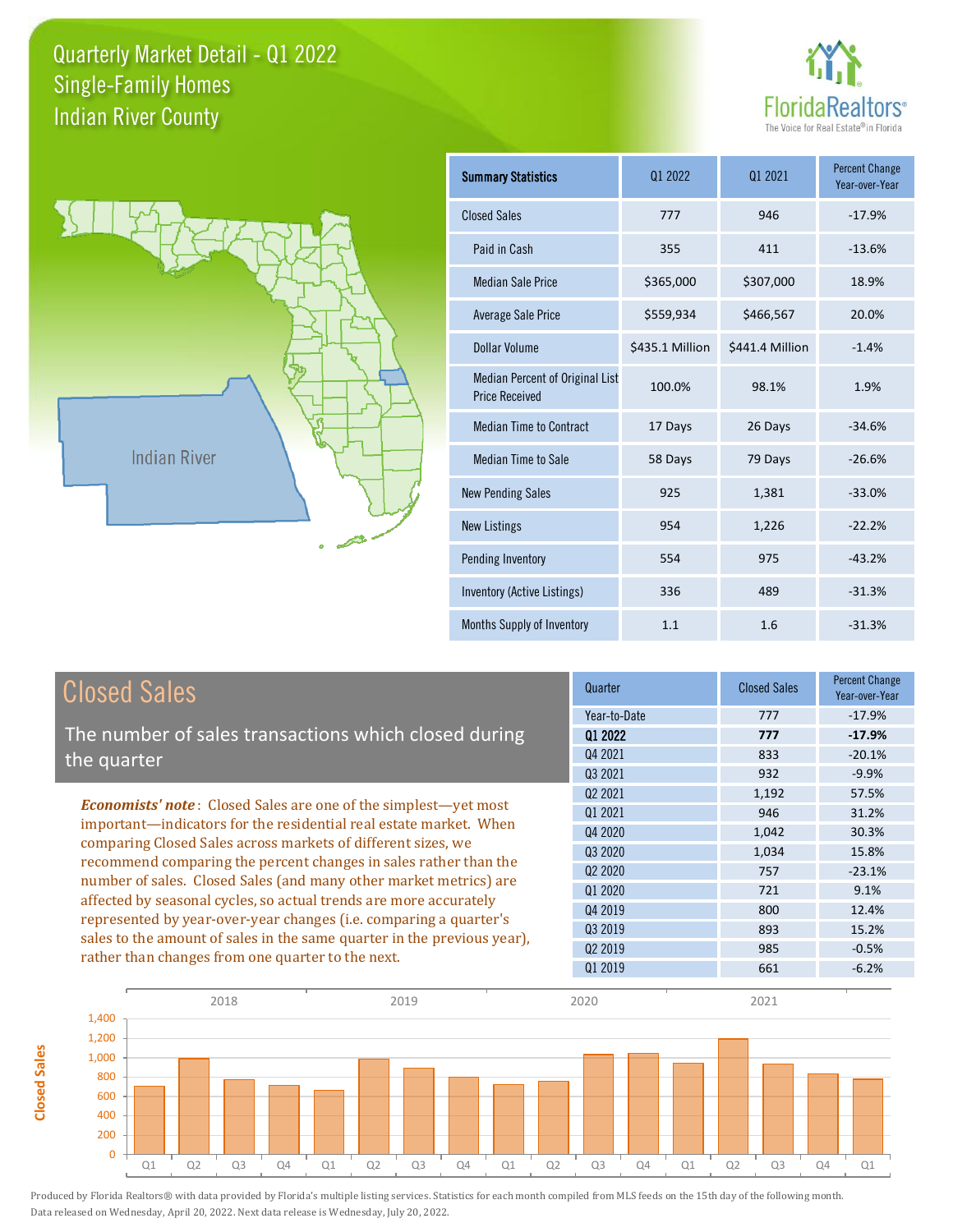**Cash Sales**



| Cash Sales                                                                                                                                      | Quarter             | <b>Cash Sales</b> | <b>Percent Change</b><br>Year-over-Year |
|-------------------------------------------------------------------------------------------------------------------------------------------------|---------------------|-------------------|-----------------------------------------|
|                                                                                                                                                 | Year-to-Date        | 355               | $-13.6%$                                |
| The number of Closed Sales during the quarter in                                                                                                | 01 2022             | 355               | $-13.6%$                                |
| which buyers exclusively paid in cash                                                                                                           | Q4 2021             | 347               | $-6.7%$                                 |
|                                                                                                                                                 | 03 2021             | 380               | 34.3%                                   |
|                                                                                                                                                 | 02 2021             | 521               | 109.2%                                  |
|                                                                                                                                                 | 01 2021             | 411               | 37.9%                                   |
| <b>Economists' note:</b> Cash Sales can be a useful indicator of the extent to                                                                  | Q4 2020             | 372               | 27.4%                                   |
| which investors are participating in the market. Why? Investors are<br>far more likely to have the funds to purchase a home available up front, | 03 20 20            | 283               | $-11.0%$                                |
|                                                                                                                                                 | Q <sub>2</sub> 2020 | 249               | $-32.9%$                                |
| whereas the typical homebuyer requires a mortgage or some other                                                                                 | 01 2020             | 298               | 9.6%                                    |
| form of financing. There are, of course, many possible exceptions, so                                                                           | Q4 2019             | 292               | 7.7%                                    |
| this statistic should be interpreted with care.                                                                                                 | 03 2019             | 318               | 18.2%                                   |
|                                                                                                                                                 | 02 2019             | 371               | $-5.4%$                                 |



## Cash Sales as a Percentage of Closed Sales

The percentage of Closed Sales during the quarter which were Cash Sales

*Economists' note* : This statistic is simply another way of viewing Cash Sales. The remaining percentages of Closed Sales (i.e. those not paid fully in cash) each quarter involved some sort of financing, such as mortgages, owner/seller financing, assumed loans, etc.

| <b>Percent of Closed</b><br>Sales Paid in Cash | <b>Percent Change</b><br>Year-over-Year |
|------------------------------------------------|-----------------------------------------|
| 45.7%                                          | 5.3%                                    |
| 45.7%                                          | 5.3%                                    |
| 41.7%                                          | 16.8%                                   |
| 40.8%                                          | 48.9%                                   |
| 43.7%                                          | 32.8%                                   |
| 43.4%                                          | 5.1%                                    |
| 35.7%                                          | $-2.2%$                                 |
| 27.4%                                          | $-23.0%$                                |
| 32.9%                                          | $-12.7%$                                |
| 41.3%                                          | 0.5%                                    |
| 36.5%                                          | $-4.2%$                                 |
| 35.6%                                          | 2.6%                                    |
| 37.7%                                          | $-4.8%$                                 |
| 41.1%                                          | 7.0%                                    |
|                                                |                                         |

Q1 2019 272 0.4%

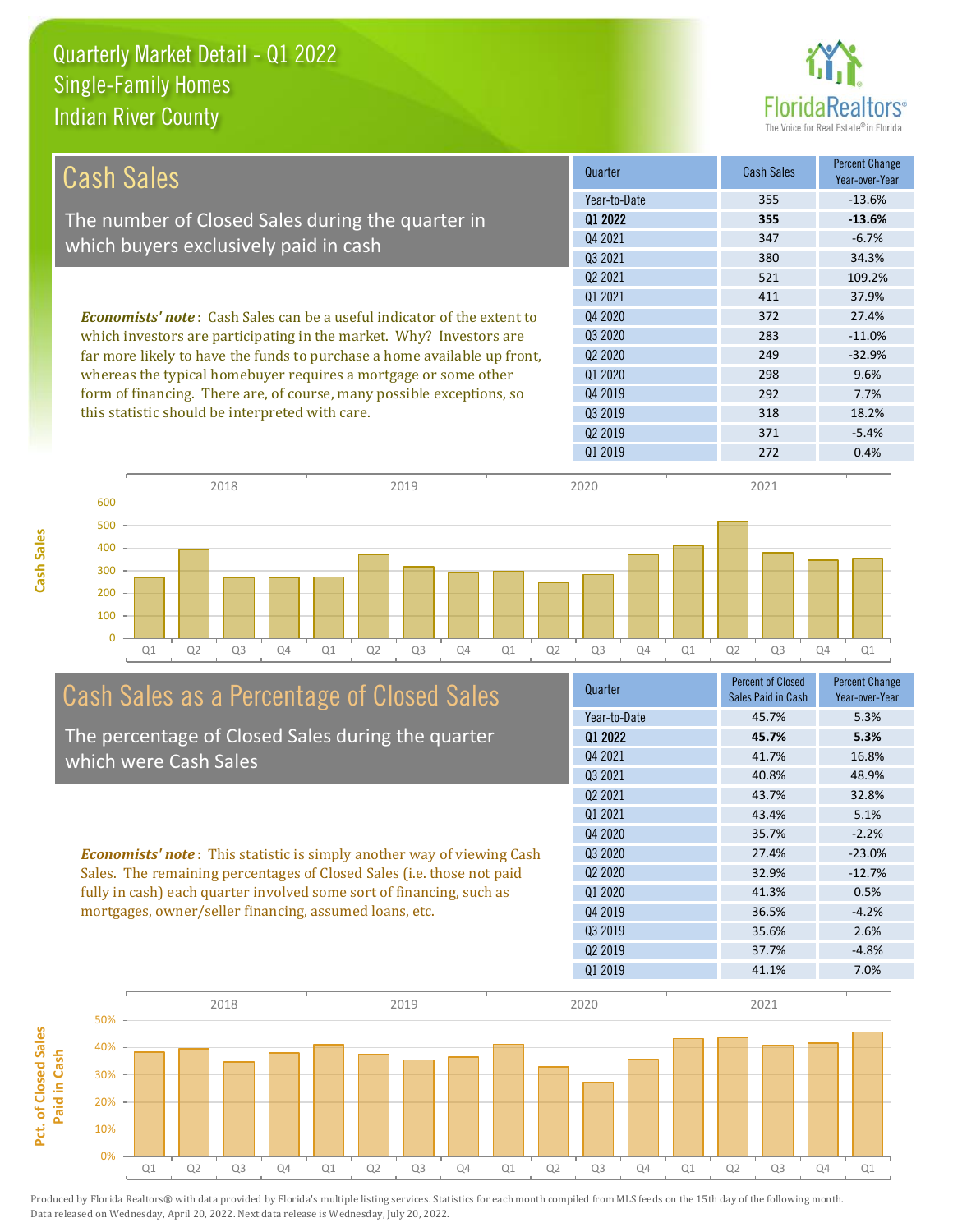

|                                                                           |                                 | <b>Median Sale Price</b> | <b>Percent Change</b><br>Year-over-Year |
|---------------------------------------------------------------------------|---------------------------------|--------------------------|-----------------------------------------|
|                                                                           | Year-to-Date                    | \$365,000                | 18.9%                                   |
| The median sale price reported for the quarter (i.e.                      | 01 2022                         | \$365,000                | 18.9%                                   |
| 50% of sales were above and 50% of sales were below)                      | Q4 2021                         | \$335,000                | 16.1%                                   |
|                                                                           | Q3 2021                         | \$330,000                | 25.7%                                   |
|                                                                           | Q <sub>2</sub> 20 <sub>21</sub> | \$330,000                | 24.1%                                   |
| <b>Economists' note</b> : Median Sale Price is our preferred summary      | Q1 2021                         | \$307,000                | 18.1%                                   |
| statistic for price activity because, unlike Average Sale Price, Median   | Q4 2020                         | \$288,500                | 15.4%                                   |
| Sale Price is not sensitive to high sale prices for small numbers of      | Q3 2020                         | \$262,500                | 5.0%                                    |
| homes that may not be characteristic of the market area. Keep in mind     | Q <sub>2</sub> 2020             | \$266,000                | 4.3%                                    |
| that median price trends over time are not always solely caused by        | Q1 2020                         | \$259,900                | 7.1%                                    |
| changes in the general value of local real estate. Median sale price only | Q4 2019                         | \$250,000                | 4.2%                                    |
| reflects the values of the homes that sold each quarter, and the mix of   | Q3 2019                         | \$250,000                | 4.6%                                    |
| the types of homes that sell can change over time.                        | Q <sub>2</sub> 2019             | \$255,000                | 6.3%                                    |
|                                                                           | Q1 2019                         | \$242,700                | 4.2%                                    |
| 2018<br>2019<br><b>\$400K</b>                                             | 2020                            | 2021                     |                                         |



#### Average Sale Price

The average sale price reported for the quarter (i.e. total sales in dollars divided by the number of sales)

*Economists' note* : Usually, we prefer Median Sale Price over Average Sale Price as a summary statistic for home prices. However, Average Sale Price does have its uses—particularly when it is analyzed alongside the Median Sale Price. For one, the relative difference between the two statistics can provide some insight into the market for higher-end homes in an area.

| Quarter                         | <b>Average Sale Price</b> | <b>Percent Change</b><br>Year-over-Year |
|---------------------------------|---------------------------|-----------------------------------------|
| Year-to-Date                    | \$559,934                 | 20.0%                                   |
| Q1 2022                         | \$559,934                 | 20.0%                                   |
| Q4 2021                         | \$574,274                 | 30.8%                                   |
| Q3 2021                         | \$487,816                 | 11.0%                                   |
| Q <sub>2</sub> 2021             | \$562,562                 | 48.5%                                   |
| 01 2021                         | \$466,567                 | 9.1%                                    |
| Q4 2020                         | \$439,126                 | 21.2%                                   |
| Q3 2020                         | \$439,413                 | 35.1%                                   |
| Q <sub>2</sub> 20 <sub>20</sub> | \$378,747                 | 0.4%                                    |
| Q1 2020                         | \$427,791                 | 18.3%                                   |
| Q4 2019                         | \$362,201                 | 7.0%                                    |
| Q3 2019                         | \$325,200                 | 1.6%                                    |
| Q <sub>2</sub> 2019             | \$377,280                 | 7.1%                                    |
| Q1 2019                         | \$361,729                 | 8.3%                                    |

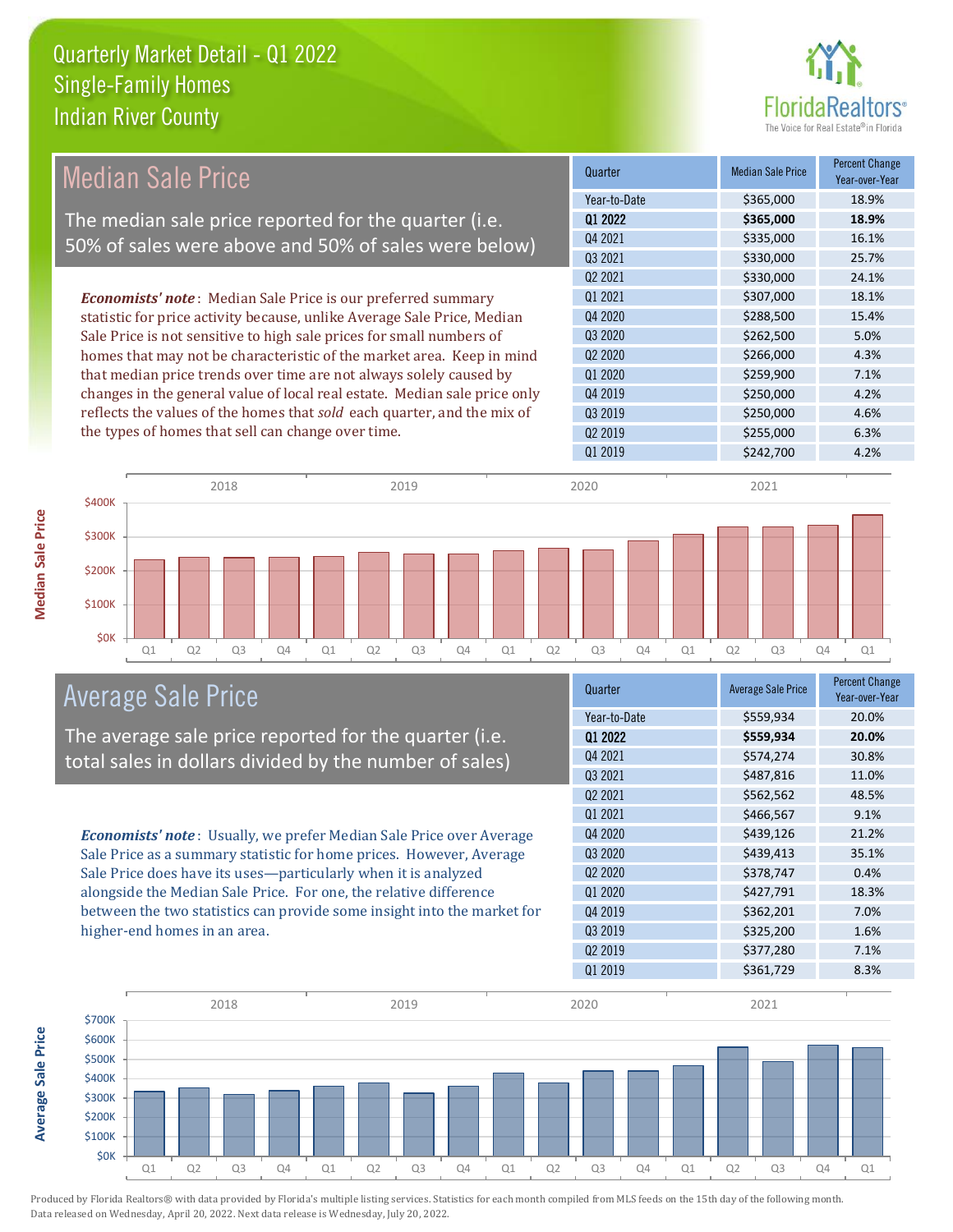**Dollar Volume**



| Dollar Volume                                                                   | Quarter             | <b>Dollar Volume</b> | <b>Percent Change</b><br>Year-over-Year |
|---------------------------------------------------------------------------------|---------------------|----------------------|-----------------------------------------|
|                                                                                 | Year-to-Date        | \$435.1 Million      | $-1.4%$                                 |
| The sum of the sale prices for all sales which closed                           | Q1 2022             | \$435.1 Million      | $-1.4%$                                 |
|                                                                                 | Q4 2021             | \$478.4 Million      | 4.5%                                    |
| during the quarter                                                              | Q3 2021             | \$454.6 Million      | 0.1%                                    |
|                                                                                 | Q <sub>2</sub> 2021 | \$670.6 Million      | 133.9%                                  |
| <b>Economists' note</b> : Dollar Volume is simply the sum of all sale prices in | Q1 2021             | \$441.4 Million      | 43.1%                                   |
| a given time period, and can quickly be calculated by multiplying               | Q4 2020             | \$457.6 Million      | 57.9%                                   |
| Closed Sales by Average Sale Price. It is a strong indicator of the health      | Q3 2020             | \$454.4 Million      | 56.5%                                   |
| of the real estate industry in a market, and is of particular interest to       | Q <sub>2</sub> 2020 | \$286.7 Million      | $-22.8%$                                |
| real estate professionals, investors, analysts, and government agencies.        | Q1 2020             | \$308.4 Million      | 29.0%                                   |
| Potential home sellers and home buyers, on the other hand, will likely          | Q4 2019             | \$289.8 Million      | 20.3%                                   |
| be better served by paying attention to trends in the two components            | Q3 2019             | \$290.4 Million      | 17.1%                                   |
| of Dollar Volume (i.e. sales and prices) individually.                          | Q <sub>2</sub> 2019 | \$371.6 Million      | 6.5%                                    |



#### Median Percent of Original List Price Received

The median of the sale price (as a percentage of the original list price) across all properties selling during the quarter

*Economists' note* : The Median Percent of Original List Price Received is useful as an indicator of market recovery, since it typically rises as buyers realize that the market may be moving away from them and they need to match the selling price (or better it) in order to get a contract on the house. This is usually the last measure to indicate a market has shifted from down to up, so it is what we would call a *lagging* indicator.

| Quarter             | Med. Pct. of Orig.<br><b>List Price Received</b> | <b>Percent Change</b><br>Year-over-Year |
|---------------------|--------------------------------------------------|-----------------------------------------|
| Year-to-Date        | 100.0%                                           | 1.9%                                    |
| Q1 2022             | 100.0%                                           | 1.9%                                    |
| 04 2021             | 100.0%                                           | 2.7%                                    |
| Q3 2021             | 100.0%                                           | 3.4%                                    |
| Q <sub>2</sub> 2021 | 100.0%                                           | 4.6%                                    |
| 01 2021             | 98.1%                                            | 2.7%                                    |
| Q4 2020             | 97.4%                                            | 1.8%                                    |
| Q3 2020             | 96.7%                                            | 1.2%                                    |
| Q <sub>2</sub> 2020 | 95.6%                                            | 0.6%                                    |
| Q1 2020             | 95.5%                                            | 0.8%                                    |
| 04 2019             | 95.7%                                            | 0.3%                                    |
| Q3 2019             | 95.6%                                            | 0.7%                                    |
| Q <sub>2</sub> 2019 | 95.0%                                            | $-0.7%$                                 |
| Q1 2019             | 94.7%                                            | $-1.1%$                                 |

Q1 2019 \$239.1 Million 1.5%

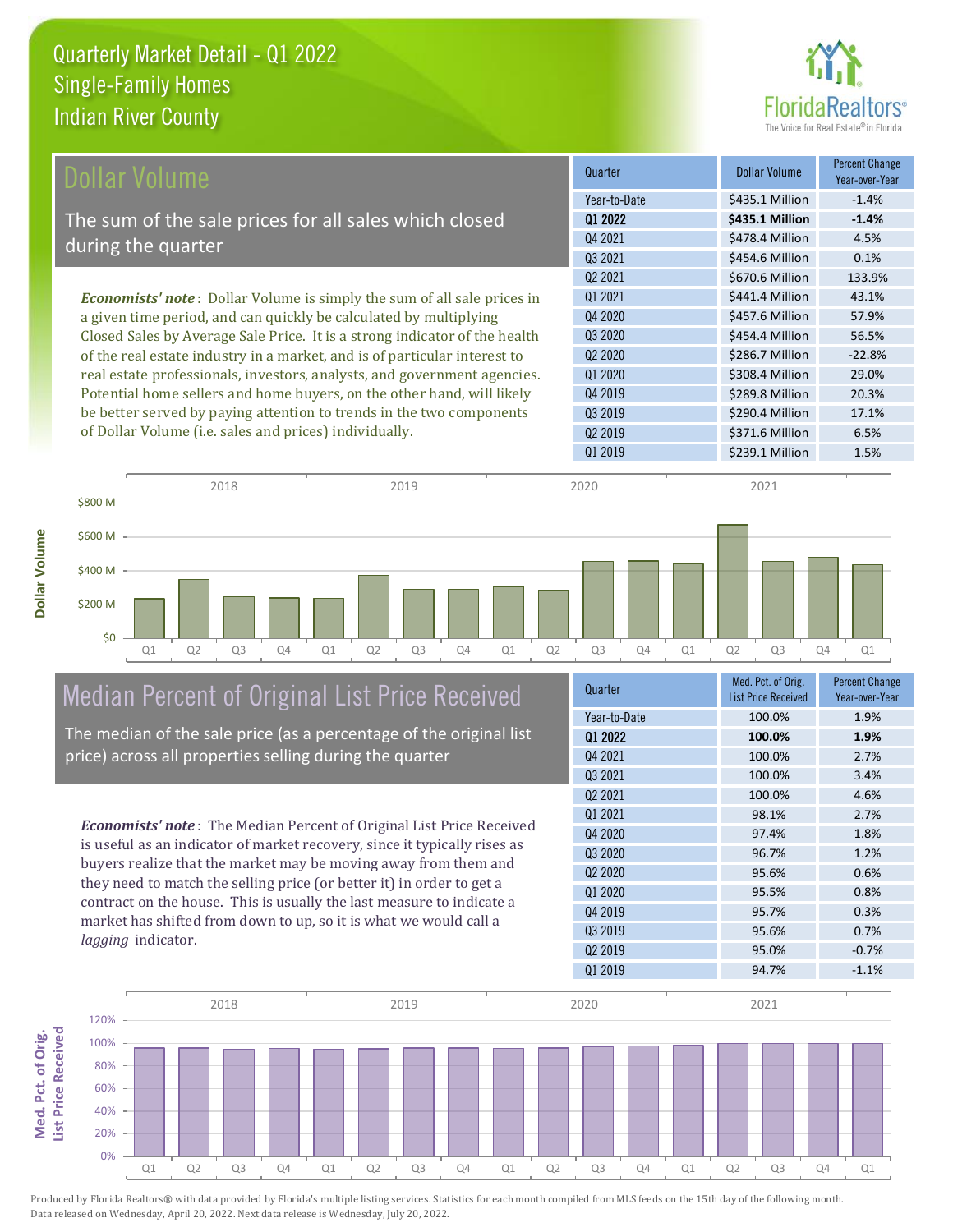

#### 13 Days -75.0% Q2 2021 14 Days -71.4% Q1 2020 59 Days -4.8% Quarter Median Time to **Median Time to Contract** Percent Change Year-over-Year Q1 2022 **17 Days -34.6%** Year-to-Date 17 Days -34.6% Q4 2021 16 Days -50.0% Q3 2021 Q3 2020 52 Days -16.1% Q2 2020 49 Days -10.9% Q1 2021 26 Days -55.9% Q4 2020 32 Days -41.8% 55 Days 3.8% Q3 2019 62 Days 8.8% Q4 2019 Q2 2019 **55 Days** 19.6% *Economists' note* : Like Time to Sale, Time to Contract is a measure of the length of the home selling process calculated for sales which closed during the quarter. The difference is that Time to Contract measures the number of days between the initial listing of a property and the signing of the contract which eventually led to the closing of the sale. When the gap between Median Time to Contract and Median Time to Sale grows, it is usually a sign of longer closing times and/or declining numbers of cash sales. Median Time to Contract The median number of days between the listing date and contract date for all Closed Sales during the quarter



#### Median Time to Sale

**Median Time to Sale**

**Median Time to Sale** 

**Median Time to** 

**Median Time to** 

The median number of days between the listing date and closing date for all Closed Sales during the quarter

*Economists' note* : Time to Sale is a measure of the length of the home selling process, calculated as the number of days between the initial listing of a property and the closing of the sale. *Median* Time to Sale is the amount of time the "middle" property selling this month was on the market. That is, 50% of homes selling this month took *less* time to sell, and 50% of homes took *more* time to sell. Median Time to Sale gives a more accurate picture than Average Time to Sale, which can be skewed upward by small numbers of properties taking an abnormally long time to sell.

| Quarter             | <b>Median Time to Sale</b> | <b>Percent Change</b><br>Year-over-Year |
|---------------------|----------------------------|-----------------------------------------|
| Year-to-Date        | 58 Days                    | $-26.6%$                                |
| Q1 2022             | 58 Days                    | $-26.6%$                                |
| Q4 2021             | 59 Days                    | $-24.4%$                                |
| Q3 2021             | 59 Days                    | $-40.4%$                                |
| 02 2021             | 62 Days                    | $-35.4%$                                |
| 01 2021             | 79 Days                    | $-24.8%$                                |
| Q4 2020             | 78 Days                    | $-21.2%$                                |
| Q3 2020             | 99 Days                    | $-4.8%$                                 |
| Q <sub>2</sub> 2020 | 96 Days                    | $-1.0%$                                 |
| Q1 2020             | 105 Days                   | 2.9%                                    |
| Q4 2019             | 99 Days                    | 7.6%                                    |
| Q3 2019             | 104 Days                   | 3.0%                                    |
| Q <sub>2</sub> 2019 | 97 Days                    | 6.6%                                    |
| Q1 2019             | 102 Days                   | 14.6%                                   |

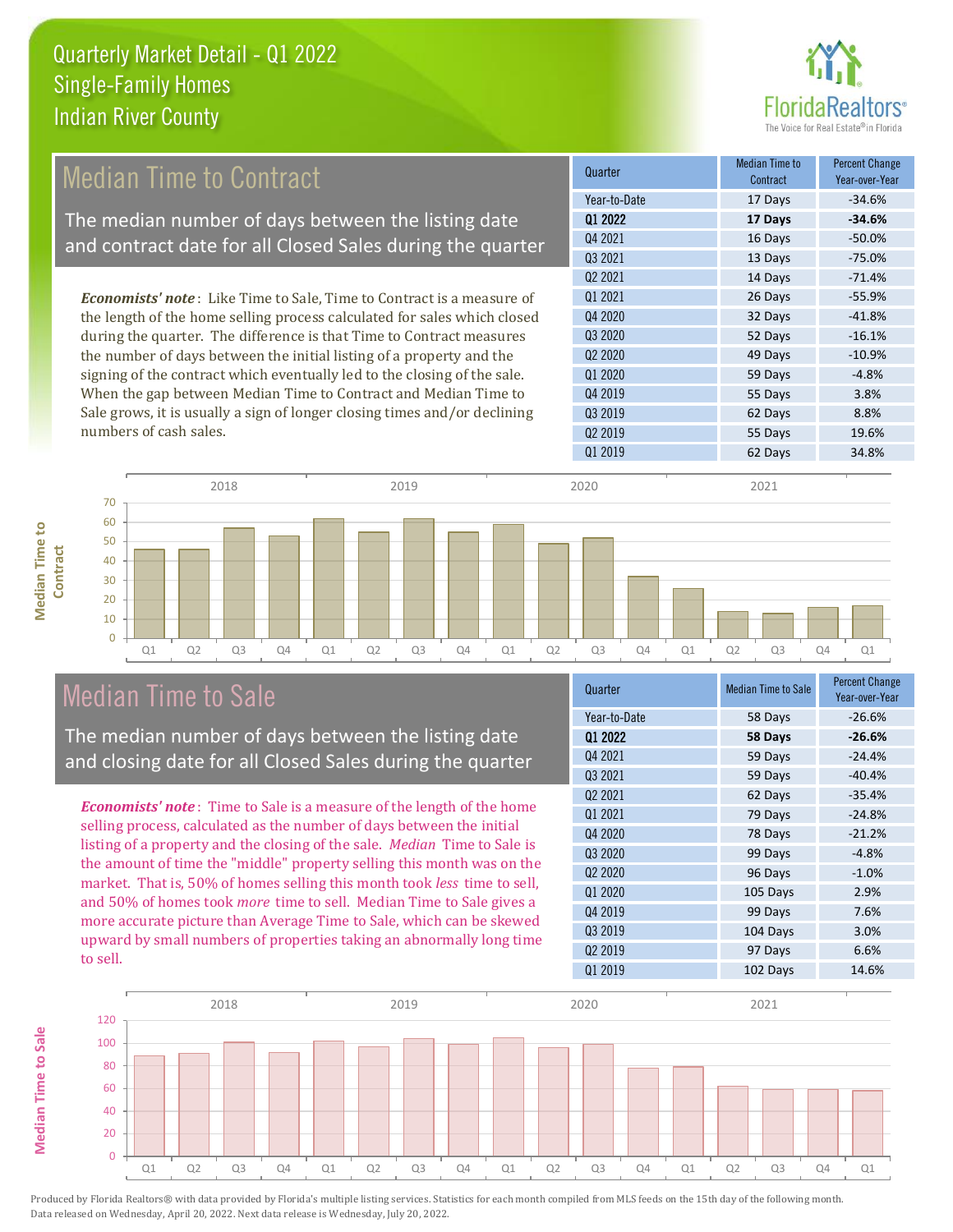

| <b>New Pending Sales</b>                                                      | Quarter             | <b>New Pending Sales</b> | <b>Percent Change</b><br>Year-over-Year |
|-------------------------------------------------------------------------------|---------------------|--------------------------|-----------------------------------------|
|                                                                               | Year-to-Date        | 925                      | $-33.0%$                                |
| The number of listed properties that went under                               | 01 2022             | 925                      | $-33.0%$                                |
| contract during the quarter                                                   | Q4 2021             | 817                      | $-17.5%$                                |
|                                                                               | 03 2021             | 857                      | $-26.2%$                                |
|                                                                               | 02 2021             | 1,124                    | 15.5%                                   |
| <b>Economists' note:</b> Because of the typical length of time it takes for a | 01 2021             | 1.381                    | 45.2%                                   |
| sale to close, economists consider Pending Sales to be a decent               | Q4 2020             | 990                      | 26.9%                                   |
| indicator of potential future Closed Sales. It is important to bear in        | Q3 2020             | 1,162                    | 32.3%                                   |
| mind, however, that not all Pending Sales will be closed successfully.        | Q <sub>2</sub> 2020 | 973                      | $-7.2%$                                 |
| So, the effectiveness of Pending Sales as a future indicator of Closed        | 01 2020             | 951                      | $-0.1%$                                 |
| Sales is susceptible to changes in market conditions such as the              | Q4 2019             | 780                      | 13.4%                                   |
| availability of financing for homebuyers and the inventory of                 | Q3 2019             | 878                      | 8.4%                                    |
| distressed properties for sale.                                               | 02 2019             | 1,049                    | 2.3%                                    |
|                                                                               | 01 2019             | 952                      | $-2.8%$                                 |

**New Listings**



### New Listings

The number of properties put onto the market during the quarter

*Economists' note* : New Listings tend to rise in delayed response to increasing prices, so they are often seen as a lagging indicator of market health. As prices rise, potential sellers raise their estimations of value—and in the most recent cycle, rising prices have freed up many potential sellers who were previously underwater on their mortgages. Note that in our calculations, we take care to not include properties that were recently taken off the market and quickly relisted, since these are not really *new* listings.

| Quarter                         | <b>New Listings</b> | <b>Percent Change</b><br>Year-over-Year |
|---------------------------------|---------------------|-----------------------------------------|
| Year-to-Date                    | 954                 | $-22.2%$                                |
| Q1 2022                         | 954                 | $-22.2%$                                |
| Q4 2021                         | 788                 | $-14.1%$                                |
| Q3 2021                         | 968                 | $-3.8%$                                 |
| Q <sub>2</sub> 2021             | 1,066               | $-10.0%$                                |
| 01 2021                         | 1,226               | 7.3%                                    |
| Q4 2020                         | 917                 | $-10.3%$                                |
| Q3 2020                         | 1,006               | 7.1%                                    |
| Q <sub>2</sub> 20 <sub>20</sub> | 1,184               | 9.7%                                    |
| Q1 2020                         | 1,143               | $-12.7%$                                |
| Q4 2019                         | 1,022               | $-5.4%$                                 |
| Q3 2019                         | 939                 | $-5.3%$                                 |
| Q <sub>2</sub> 2019             | 1,079               | $-3.6%$                                 |
| Q1 2019                         | 1,310               | $-4.7%$                                 |

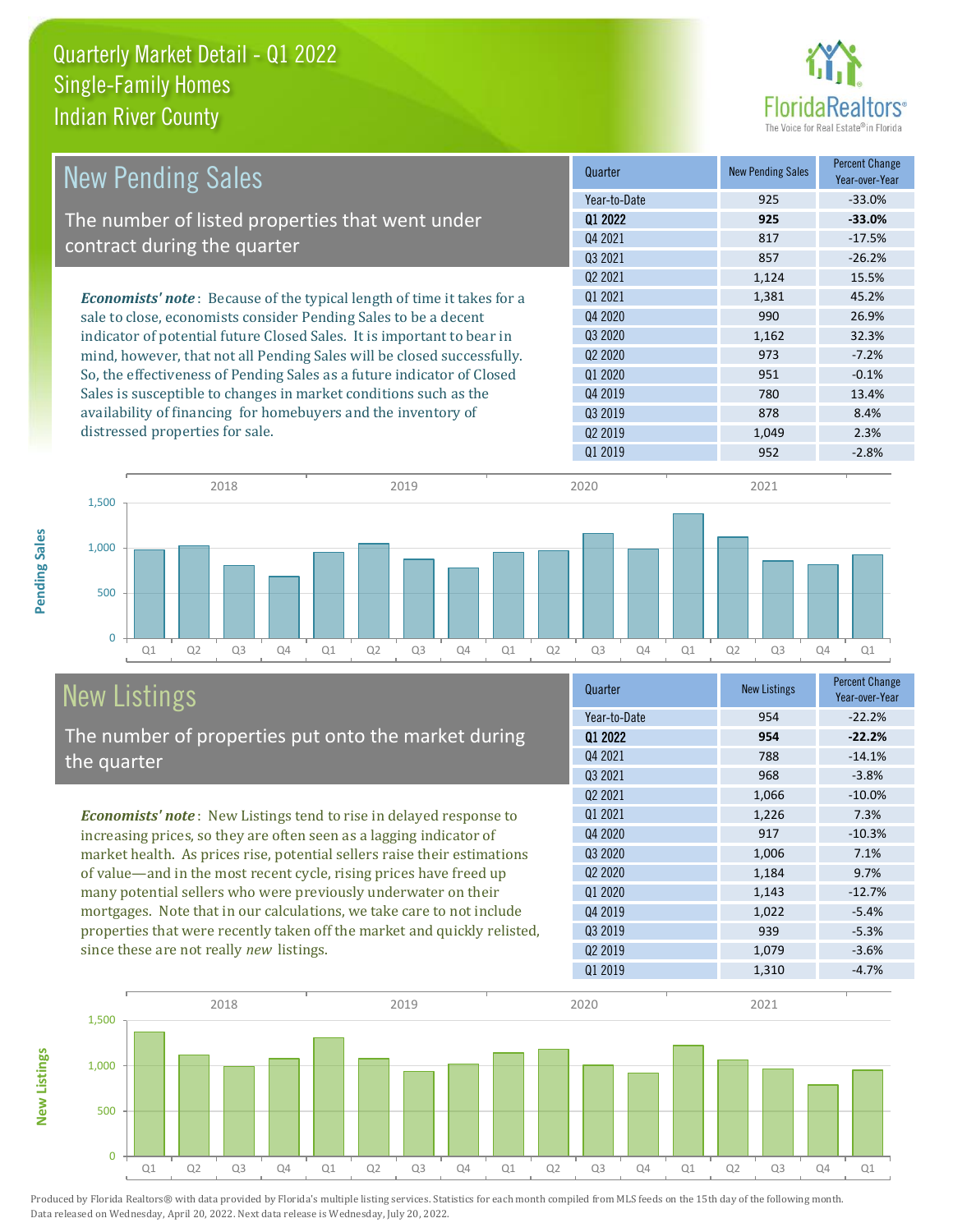

| Inventory (Active Listings)                                                  | Quarter             | Inventory | <b>Percent Change</b><br>Year-over-Year |
|------------------------------------------------------------------------------|---------------------|-----------|-----------------------------------------|
|                                                                              | YTD (Monthly Avg)   | 346       | $-37.2%$                                |
| The number of property listings active at the end of                         | 01 2022             | 336       | $-31.3%$                                |
| the quarter                                                                  | Q4 2021             | 331       | $-52.2%$                                |
|                                                                              | 03 2021             | 424       | $-49.8%$                                |
|                                                                              | Q <sub>2</sub> 2021 | 369       | $-67.9%$                                |
| <b>Economists' note</b> : There are a number of ways to define and calculate | 01 2021             | 489       | $-65.9%$                                |
| Inventory. Our method is to simply count the number of active listings       | Q4 2020             | 692       | $-50.9%$                                |
| on the last day of the quarter, and hold this number to compare with         | Q3 2020             | 845       | $-33.4%$                                |
| the same quarter the following year. Inventory rises when New                | Q <sub>2</sub> 2020 | 1,151     | $-17.3%$                                |
| Listings are outpacing the number of listings that go off-market             | Q1 2020             | 1,436     | $-12.4%$                                |
| (regardless of whether they actually sell). Likewise, it falls when New      | Q4 2019             | 1,409     | $-5.8%$                                 |
| Listings aren't keeping up with the rate at which homes are going off-       | Q3 2019             | 1,269     | $-4.7%$                                 |



#### Months Supply of Inventory

An estimate of the number of months it will take to deplete the current Inventory given recent sales rates

*Economists' note* : MSI is a useful indicator of market conditions. The benchmark for a balanced market (favoring neither buyer nor seller) is 5.5 months of inventory. Anything higher is traditionally a buyers' market, and anything lower is a sellers' market. There is no single accepted way of calculating MSI. A common method is to divide current Inventory by the most recent month's Closed Sales count, but this count is a usually poor predictor of future Closed Sales due to seasonal cycles. To eliminate seasonal effects, we use the 12-month average of monthly Closed Sales instead.

| Quarter                         | <b>Months Supply</b> | <b>Percent Change</b><br>Year-over-Year |  |
|---------------------------------|----------------------|-----------------------------------------|--|
| <b>YTD (Monthly Avg)</b>        | 1.1                  | $-38.9%$                                |  |
| Q1 2022                         | 1.1                  | $-31.3%$                                |  |
| Q4 2021                         | 1.0                  | $-56.5%$                                |  |
| Q3 2021                         | 1.2                  | $-61.3%$                                |  |
| 02 2021                         | 1.1                  | $-75.0%$                                |  |
| 01 2021                         | 1.6                  | $-68.6%$                                |  |
| Q4 2020                         | 2.3                  | $-54.9%$                                |  |
| Q <sub>3</sub> 2020             | 3.1                  | $-34.0%$                                |  |
| Q <sub>2</sub> 20 <sub>20</sub> | 4.4                  | $-17.0%$                                |  |
| Q1 2020                         | 5.1                  | $-19.0%$                                |  |
| Q4 2019                         | 5.1                  | $-8.9%$                                 |  |
| Q3 2019                         | 4.7                  | $-6.0%$                                 |  |
| Q <sub>2</sub> 2019             | 5.3                  | 8.2%                                    |  |
| Q1 2019                         | 6.3                  | 14.5%                                   |  |

Q2 2019 **1,391** 6.4%



Produced by Florida Realtors® with data provided by Florida's multiple listing services. Statistics for each month compiled from MLS feeds on the 15th day of the following month. Data released on Wednesday, April 20, 2022. Next data release is Wednesday, July 20, 2022.

market.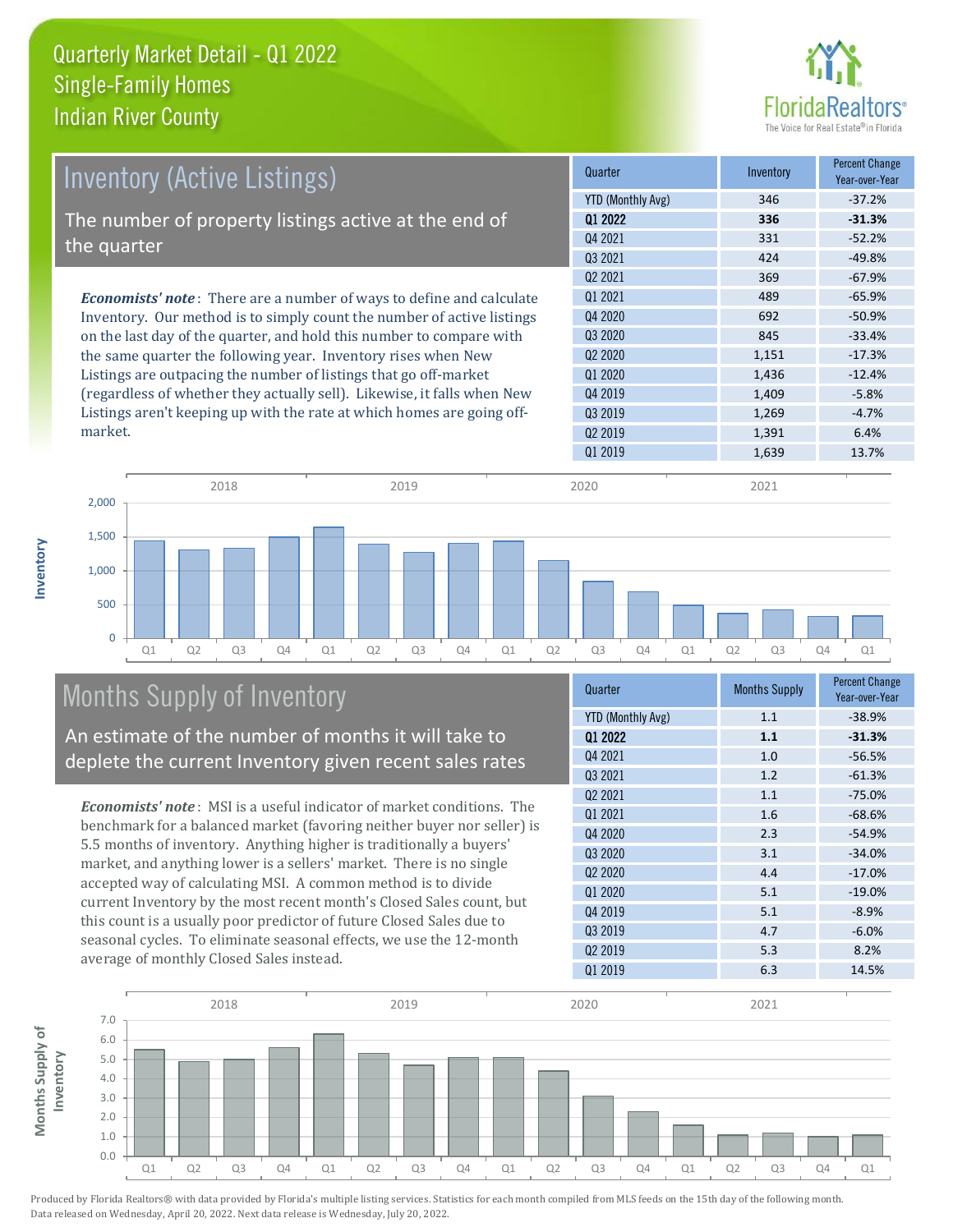# altors<sup>®</sup>

#### Closed Sales by Sale Price

The number of sales transactions which closed during the quarter

*Economists' note:* Closed Sales are one of the simplest—yet most important—indicators for the residential real estate market. When comparing Closed Sales across markets of different sizes, we recommend comparing the percent changes in sales rather than the number of sales. Closed Sales (and many other market metrics) are affected by seasonal cycles, so actual trends are more accurately represented by year-over-year changes (i.e. comparing a quarter's sales to the amount of sales in the same quarter in the previous year), rather than changes from one quarter to the next.





## Median Time to Contract by Sale Price

The median number of days between the listing date and contract date for all Closed Sales during the quarter

*Economists' note* : Like Time to Sale, Time to Contract is a measure of the length of the home selling process calculated for sales which closed during the quarter. The difference is that Time to Contract measures the number of days between the initial listing of a property and the signing of the contract which eventually led to the closing of the sale. When the gap between Median Time to Contract and Median Time to Sale grows, it is usually a sign of longer closing times and/or declining numbers of cash sales.

| <b>Sale Price</b>     | Median Time to<br>Contract | <b>Percent Change</b><br>Year-over-Year |  |
|-----------------------|----------------------------|-----------------------------------------|--|
| Less than \$50,000    | (No Sales)                 | N/A                                     |  |
| $$50,000 - $99,999$   | (No Sales)                 | N/A                                     |  |
| $$100,000 - $149,999$ | 54 Days                    | 170.0%                                  |  |
| $$150,000 - $199,999$ | 19 Days                    | $-9.5%$                                 |  |
| \$200,000 - \$249,999 | 14 Days                    | $-26.3%$                                |  |
| \$250,000 - \$299,999 | 11 Days                    | $-35.3%$                                |  |
| $$300,000 - $399,999$ | 16 Days                    | $-46.7%$                                |  |
| \$400,000 - \$599,999 | 17 Days                    | $-51.4%$                                |  |
| $$600,000 - $999,999$ | 31 Days                    | $-50.8%$                                |  |
| $$1,000,000$ or more  | 31 Days                    | $-67.7%$                                |  |



Produced by Florida Realtors® with data provided by Florida's multiple listing services. Statistics for each month compiled from MLS feeds on the 15th day of the following month. Data released on Wednesday, April 20, 2022. Next data release is Wednesday, July 20, 2022.

**Median Time to Contract Median Time to Contract**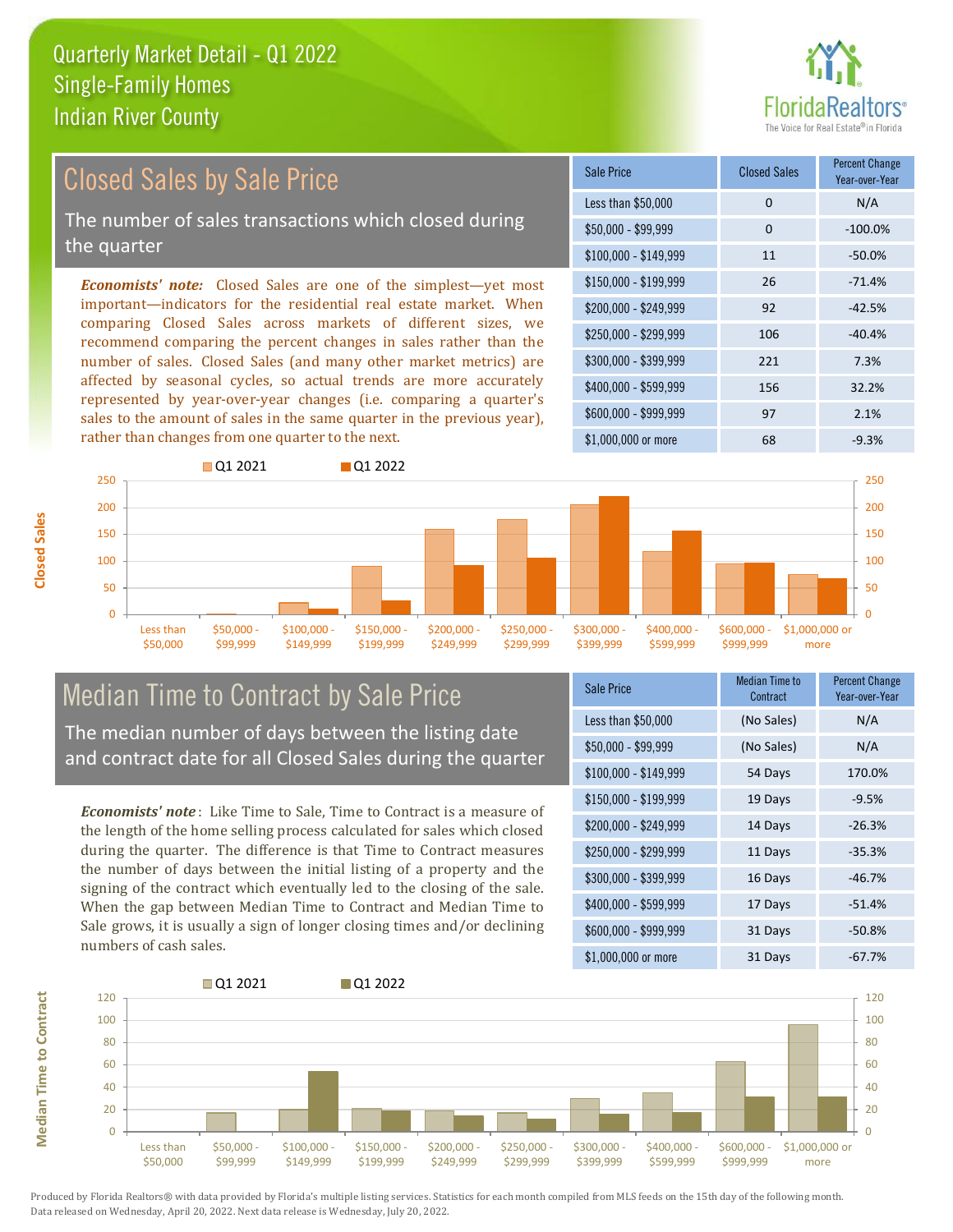## ealtors®

### New Listings by Initial Listing Price The number of properties put onto the market during

the quarter

*Economists' note:* New Listings tend to rise in delayed response to increasing prices, so they are often seen as a lagging indicator of market health. As prices rise, potential sellers raise their estimations of value—and in the most recent cycle, rising prices have freed up many potential sellers who were previously underwater on their mortgages. Note that in our calculations, we take care to not include properties that were recently taken off the market and quickly relisted, since these are not really *new* listings.





#### Inventory by Current Listing Price The number of property listings active at the end of the quarter

*Economists' note* : There are a number of ways to define and calculate Inventory. Our method is to simply count the number of active listings on the last day of the quarter, and hold this number to compare with the same quarter the following year. Inventory rises when New Listings are outpacing the number of listings that go off-market (regardless of whether they actually sell). Likewise, it falls when New Listings aren't keeping up with the rate at which homes are going offmarket.

| <b>Current Listing Price</b> | Inventory      | <b>Percent Change</b><br>Year-over-Year |  |
|------------------------------|----------------|-----------------------------------------|--|
| Less than \$50,000           | 0              | N/A                                     |  |
| $$50,000 - $99,999$          | $\mathbf{1}$   | $-50.0%$                                |  |
| $$100,000 - $149,999$        | $\mathbf{1}$   | $-75.0%$                                |  |
| $$150,000 - $199,999$        | $\overline{7}$ | $-83.3%$                                |  |
| \$200,000 - \$249,999        | 13             | $-73.5%$                                |  |
| \$250,000 - \$299,999        | 32             | $-56.8%$                                |  |
| \$300,000 - \$399,999        | 84             | $-7.7%$                                 |  |
| $$400,000 - $599,999$        | 79             | 41.1%                                   |  |
| \$600,000 - \$999,999        | 43             | $-25.9%$                                |  |
| $$1,000,000$ or more         | 76             | $-32.7%$                                |  |



Produced by Florida Realtors® with data provided by Florida's multiple listing services. Statistics for each month compiled from MLS feeds on the 15th day of the following month. Data released on Wednesday, April 20, 2022. Next data release is Wednesday, July 20, 2022.

**Inventory**